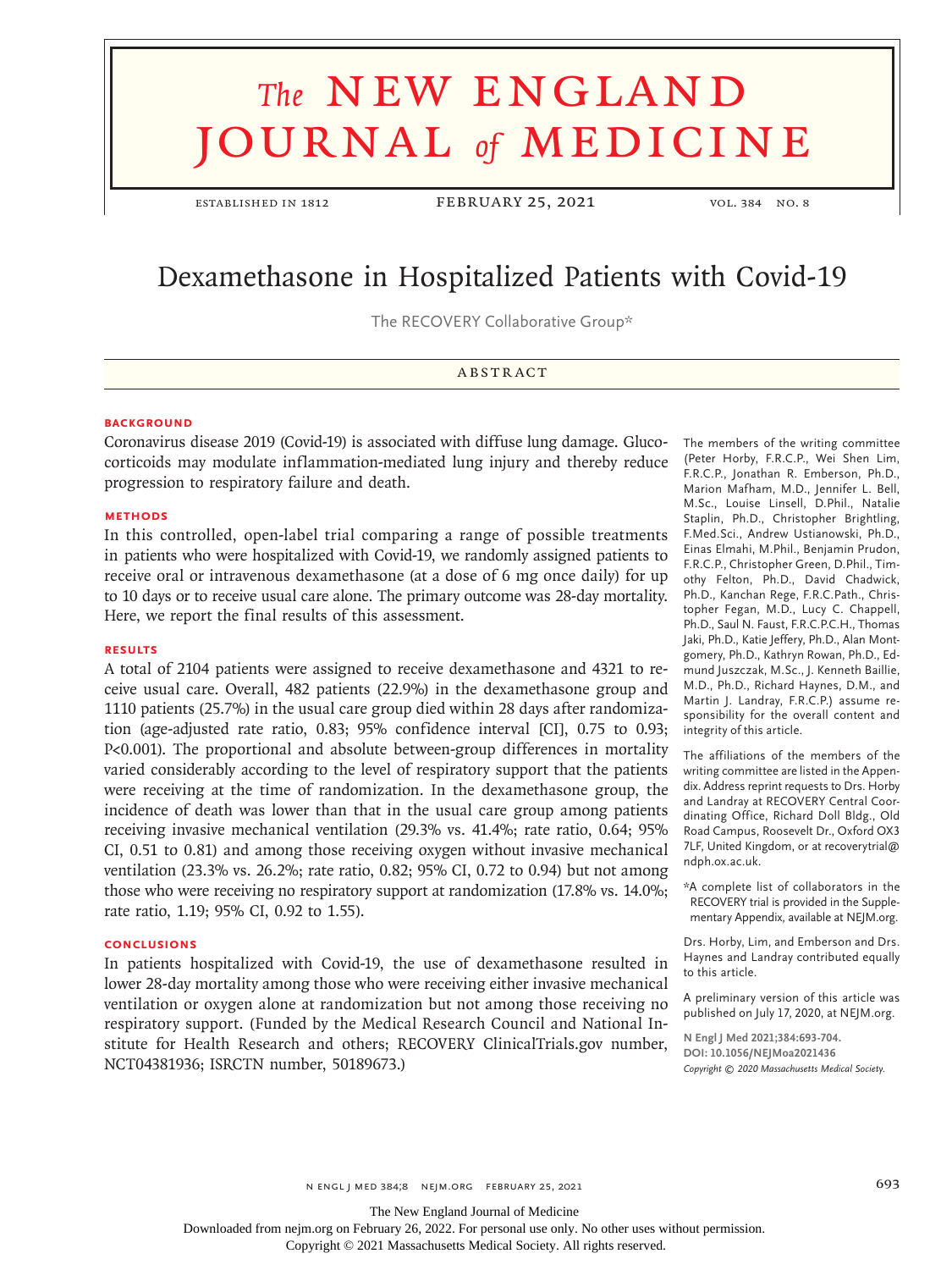*A Quick Take is available at NEJM.org*

EVERE ACUTE RESPIRATORY SYNDROME<br>
coronavirus 2 (SARS-CoV-2), the cause of<br>
coronavirus disease 2019 (Covid-19), emerged<br>
in China in late 2019 from a zoonotic source.<sup>1</sup> evere acute respiratory syndrome coronavirus 2 (SARS-CoV-2), the cause of coronavirus disease 2019 (Covid-19), emerged The majority of Covid-19 cases either are asymptomatic or result in only mild disease. However, in a substantial percentage of patients, a respiratory illness requiring hospital care develops, $2$ and such infections can progress to critical illness with hypoxemic respiratory failure requiring prolonged ventilatory support.<sup>3-6</sup> Among patients with Covid-19 who were admitted to hospitals in the United Kingdom in the first half of 2020, the case fatality rate was approximately 26% overall and more than 37% among patients who were undergoing invasive mechanical ventilation.7 Although remdesivir has been shown to shorten the time until recovery in hospitalized patients,<sup>8</sup> no therapeutic agents have been shown to reduce mortality.

The pathophysiological features of severe Covid-19 are dominated by an acute pneumonic process with extensive radiologic opacity and, on autopsy, diffuse alveolar damage, inflammatory infiltrates, and microvascular thrombosis.9 In other severe viral pneumonias, such as highly pathogenic avian influenza, $10$  SARS, $11$  and pandemic and seasonal influenza,<sup>12</sup> the host immune response is thought to play a key role in the pathophysiology of organ failure. Inflammatory organ injury may occur in severe Covid-19, with a subgroup of patients having markedly elevated levels of inflammatory markers, including C-reactive protein, ferritin, interleukin-1, and interleukin-6.6,13,14 Several therapeutic interventions have been proposed to mitigate inflammatory organ injury in viral pneumonia, but the value of glucocorticoids has been widely debated.<sup>15,16</sup>

Although one small trial has reported improved clinical outcomes in patients with Covid-19 who were given methylprednisolone, $17$  the absence of reliable evidence from large-scale randomized clinical trials means there is uncertainty about the effectiveness of glucocorticoids in patients with Covid-19. Many guidelines for the treatment of such patients have stated that glucocorticoids were either contraindicated or not recommended,<sup>18</sup> although in China, glucocorticoids have been recommended for severe cases.<sup>19</sup> However, in the first 6 months of the pandemic, practice varied widely across the world: in some series, as many as 50% of patients were treated with glucocorticoids.20,21 Here, we report the results of the controlled, open-label Randomized Evaluation of Covid-19 Therapy (RECOVERY) trial of dexamethasone in patients hospitalized with Covid-19.

#### Methods

#### **Trial Design and Oversight**

The RECOVERY trial was designed to evaluate the effects of potential treatments in patients hospitalized with Covid-19 at 176 National Health Service organizations in the United Kingdom and was supported by the National Institute for Health Research Clinical Research Network. (Details regarding this trial are provided in the Supplementary Appendix, available with the full text of this article at NEJM.org.) The trial is being coordinated by the Nuffield Department of Population Health at the University of Oxford, the trial sponsor. Although the randomization of patients to receive dexamethasone, hydroxychloroquine, lopinavir–ritonavir, azithromycin, convalescent plasma, or tocilizumab has now been stopped, the trial continues randomization to other treatments, including REGN-COV2 (a combination of two monoclonal antibodies directed against the SARS-CoV-2 spike protein), aspirin, colchicine, or usual care alone.

Hospitalized patients were eligible for the trial if they had clinically suspected or laboratoryconfirmed SARS-CoV-2 infection and no medical history that might, in the opinion of the attending clinician, put patients at substantial risk if they were to participate in the trial. Initially, recruitment was limited to patients who were at least 18 years of age, but the age limit was removed starting on May 9, 2020. Pregnant or breast-feeding women were eligible.

Written informed consent was obtained from all the patients or from a legal representative if they were unable to provide consent. The trial was conducted in accordance with the principles of the Good Clinical Practice guidelines of the International Conference on Harmonisation and was approved by the U.K. Medicines and Healthcare Products Regulatory Agency and the Cambridge East Research Ethics Committee. The protocol with its statistical analysis plan is available at NEJM.org and on the trial website at www.recoverytrial.net.

694 n engl j med 384;8 nejm.org February 25, 2021

The New England Journal of Medicine

Downloaded from nejm.org on February 26, 2022. For personal use only. No other uses without permission.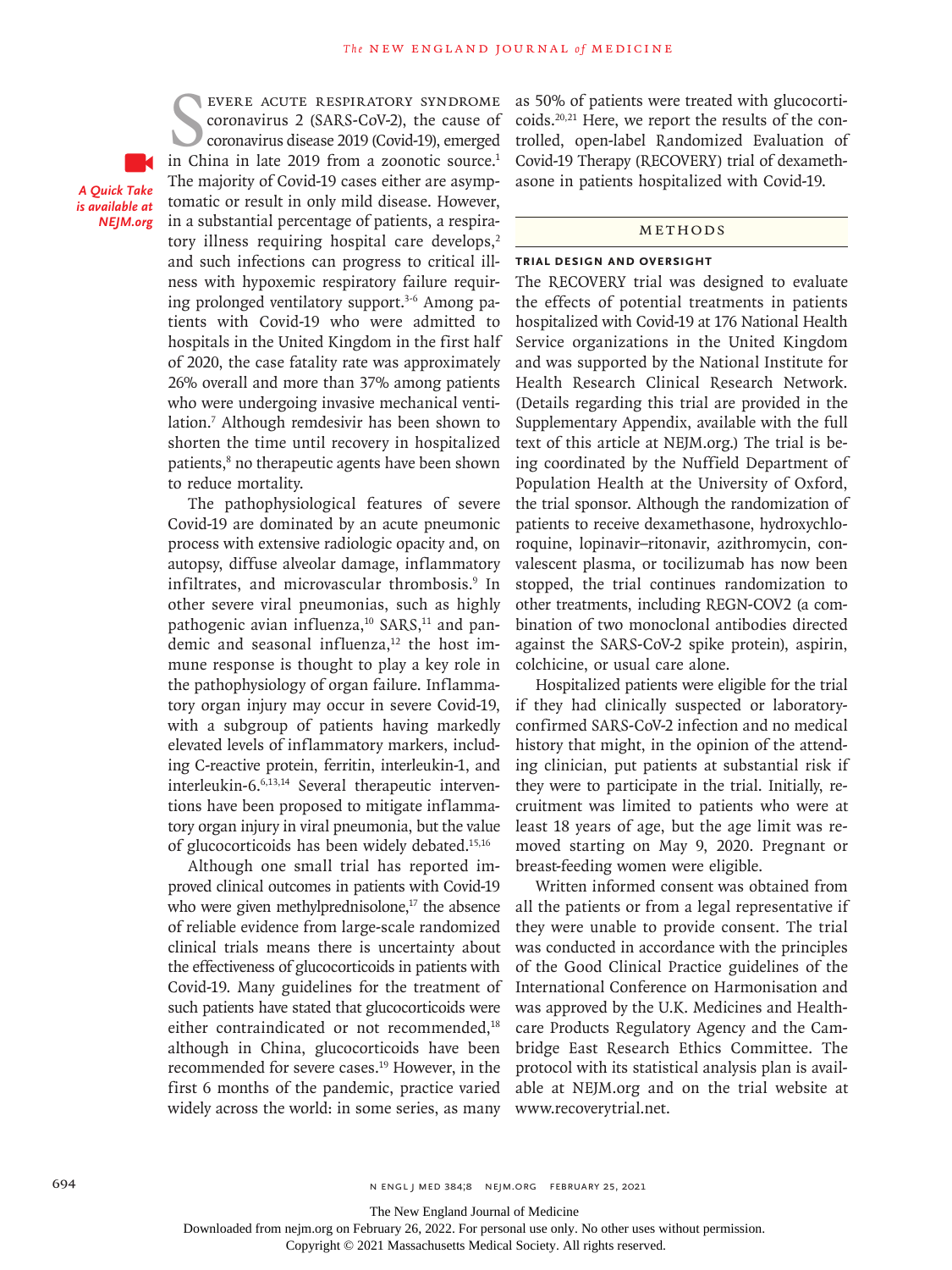The initial version of the manuscript was drafted by the first and last authors, developed by the writing committee, and approved by all members of the trial steering committee. The funders had no role in the analysis of the data, in the preparation or approval of the manuscript, or in the decision to submit the manuscript for publication. The first and last members of the writing committee vouch for the completeness and accuracy of the data and for the fidelity of the trial to the protocol and statistical analysis plan.

# **Randomization**

We collected baseline data using a Web-based case-report form that included demographic data, the level of respiratory support, major coexisting illnesses, suitability of the trial treatment for a particular patient, and treatment availability at the trial site. Randomization was performed with the use of a Web-based system with concealment of the trial-group assignment. Eligible and consenting patients were assigned in a 2:1 ratio to receive either the usual standard of care alone or the usual standard of care plus oral or intravenous dexamethasone (at a dose of 6 mg once daily) for up to 10 days (or until hospital discharge if sooner) or to receive one of the other suitable and available treatments that were being evaluated in the trial.

For some patients, dexamethasone was unavailable at the hospital at the time of enrollment or was considered by the managing physician to be either definitely indicated or definitely contraindicated. These patients were excluded from the randomized comparison between dexamethasone and usual care. The randomly assigned treatment was prescribed by the treating clinician. Patients and local members of the trial staff were aware of the assigned treatments.

#### **Procedures**

A single online follow-up form was to be completed by the local trial staff when each patient was discharged or had died or at 28 days after randomization, whichever occurred first. Information was recorded regarding the patients' adherence to the assigned treatment, receipt of other treatments for Covid-19, duration of admission, receipt of respiratory support (with duration and type), receipt of renal dialysis or hemofiltration, and vital status (including the cause of death). In addition, we obtained routine health care and registry data, including information on vital status (with date and cause of death), discharge from the hospital, and respiratory and renal support therapy.

#### **Outcome Measures**

The primary outcome was all-cause mortality within 28 days after randomization; further analyses were specified at 6 months. Secondary outcomes were the time until discharge from the hospital and, among patients not receiving invasive mechanical ventilation at the time of randomization, subsequent receipt of invasive mechanical ventilation (including extracorporeal membrane oxygenation) or death. Other prespecified clinical outcomes included cause-specific mortality, receipt of renal dialysis or hemofiltration, major cardiac arrhythmia (recorded in a subgroup), and receipt and duration of ventilation. Among those receiving invasive mechanical ventilation at the time of randomization, the outcome of successful cessation of invasive mechanical ventilation was defined as cessation within (and survival to) 28 days. All information presented in this report is based on a data cutoff of December 14, 2020. Information regarding the primary and secondary outcomes is complete for 99.9% of trial participants.

#### **Statistical Analysis**

As stated in the protocol, appropriate sample sizes could not be estimated when the trial was being planned at the start of the Covid-19 pandemic. As the trial progressed, the trial steering committee, whose members were unaware of the results of the trial comparisons, determined that if 28-day mortality was 20%, then the enrollment of at least 2000 patients in the dexamethasone group and 4000 in the usual care group would provide a power of at least 90% at a twosided P value of 0.01 to detect a clinically relevant proportional reduction of 20% (an absolute difference of 4 percentage points) between the two groups. Consequently, on June 8, 2020, the steering committee closed recruitment to the dexamethasone group, since enrollment had exceeded 2000 patients.

For the primary outcome of 28-day mortality, the hazard ratio from Cox regression was used

The New England Journal of Medicine

Downloaded from nejm.org on February 26, 2022. For personal use only. No other uses without permission.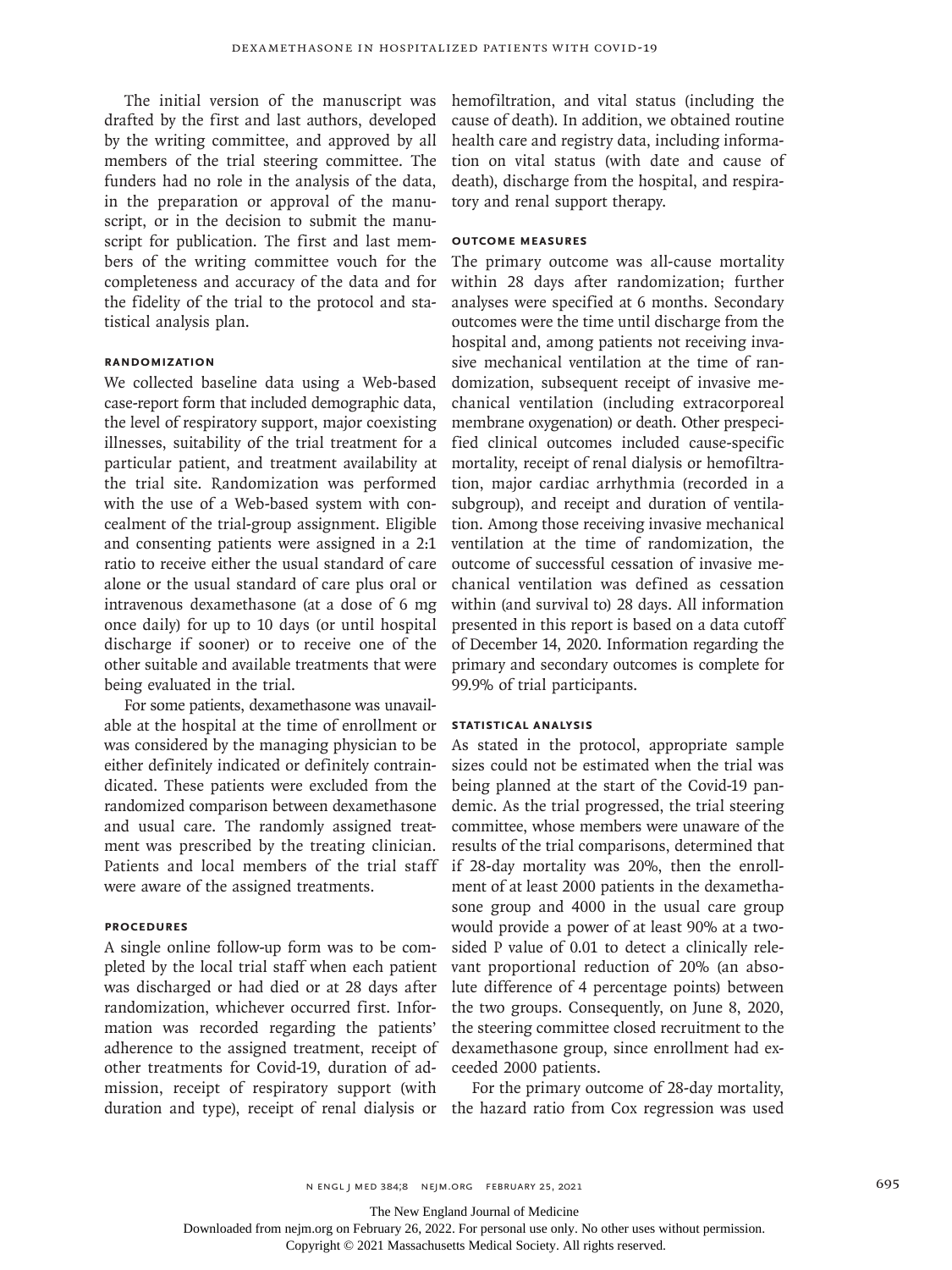to estimate the mortality rate ratio. Kaplan– Meier survival curves were constructed to show cumulative mortality over the 28-day period. Cox regression was also used to analyze the secondary outcome of hospital discharge within 28 days and the outcome of successful cessation of invasive mechanical ventilation. For both of these outcomes, data for patients who had died during hospitalization were censored on day 29. For the prespecified composite secondary outcome of invasive mechanical ventilation or death within 28 days (among patients who were not receiving invasive mechanical ventilation at randomization), the precise date of invasive mechanical ventilation was not available, so a log-binomial regression model was used to estimate the risk ratio. Risk ratios were also estimated for the outcomes of receipt of noninvasive or invasive mechanical ventilation (among patients who were not receiving oxygen or invasive mechanical ventilation at the time of randomization) and receipt of renal-replacement therapy (among those not receiving such therapy at the time of randomization).

Through the play of chance in the unstratified randomization, the mean age was 1.1 years older among patients in the dexamethasone group than among those in the usual care group (Table 1). To account for this imbalance in an important prognostic factor, estimates of rate and risk ratios were adjusted for the baseline age in three categories (<70 years, 70 to 79 years, and ≥80 years). This adjustment was not specified in the first version of the statistical analysis plan but was added once the imbalance in age became apparent. Results without age adjustment (corresponding to the first version of the analysis plan) are provided in the Supplementary Appendix.

Prespecified analyses of the primary outcome were performed in six subgroups, as defined by characteristics at randomization: age, sex, race, level of respiratory support, days since symptom onset, and predicted 28-day mortality risk. In prespecified subgroups, we estimated rate ratios (or risk ratios in some analyses) and their confidence intervals using regression models that included an interaction term between the treatment assignment and the subgroup of interest. Chi-square tests for heterogeneity or linear trend across the subgroup-specific log estimates were then performed in accordance with the prespecified plan.

All P values are two-sided and are shown without adjustment for multiple testing. All analyses were performed according to the intention-to-treat principle. The full database is held by the trial team, which collected the data from trial sites and performed the analyses at the Nuffield Department of Population Health, University of Oxford.

#### **RESULTS**

# **Patients**

Of the 11,303 patients who underwent randomization from March 19 to June 8, 2020, a total of 9355 (83%) were eligible to receive dexamethasone (i.e., the drug was available in the hospital at the time and the patient had no known indication for or contraindication to dexamethasone). Of these patients, 6425 underwent randomization to receive either dexamethasone (2104 patients) or usual care alone (4321 patients) (Fig. 1). The remaining patients were randomly assigned to one of the other treatment groups being evaluated in the trial.

The mean (±SD) age of the patients in this comparison was 66.1±15.7 years, 36% of the patients were female, and 18% were Black, Asian, or from a minority ethnic group (Table 1 and Table S1 in the Supplementary Appendix). A history of diabetes was present in 24% of the patients, heart disease in 27%, and chronic lung disease in 21%, with 56% having at least one major coexisting illness recorded. In this analysis, 89% of the patients had laboratory-confirmed SARS-CoV-2 infection. At randomization, 16% were receiving invasive mechanical ventilation or extracorporeal membrane oxygenation, 60% were receiving oxygen only (with or without noninvasive ventilation), and 24% were receiving neither.

In the dexamethasone group, 95% of the patients received at least one dose of a glucocorticoid (Table S2). The median duration of treatment was 7 days (interquartile range, 3 to 10). In the usual care group, 8% of the patients received a glucocorticoid as part of their clinical care. The use of azithromycin or another macrolide antibiotic during the follow-up period was similar in the dexamethasone group and the usual care group (24% vs. 26%), and 0 to 3% of patients

The New England Journal of Medicine

Downloaded from nejm.org on February 26, 2022. For personal use only. No other uses without permission.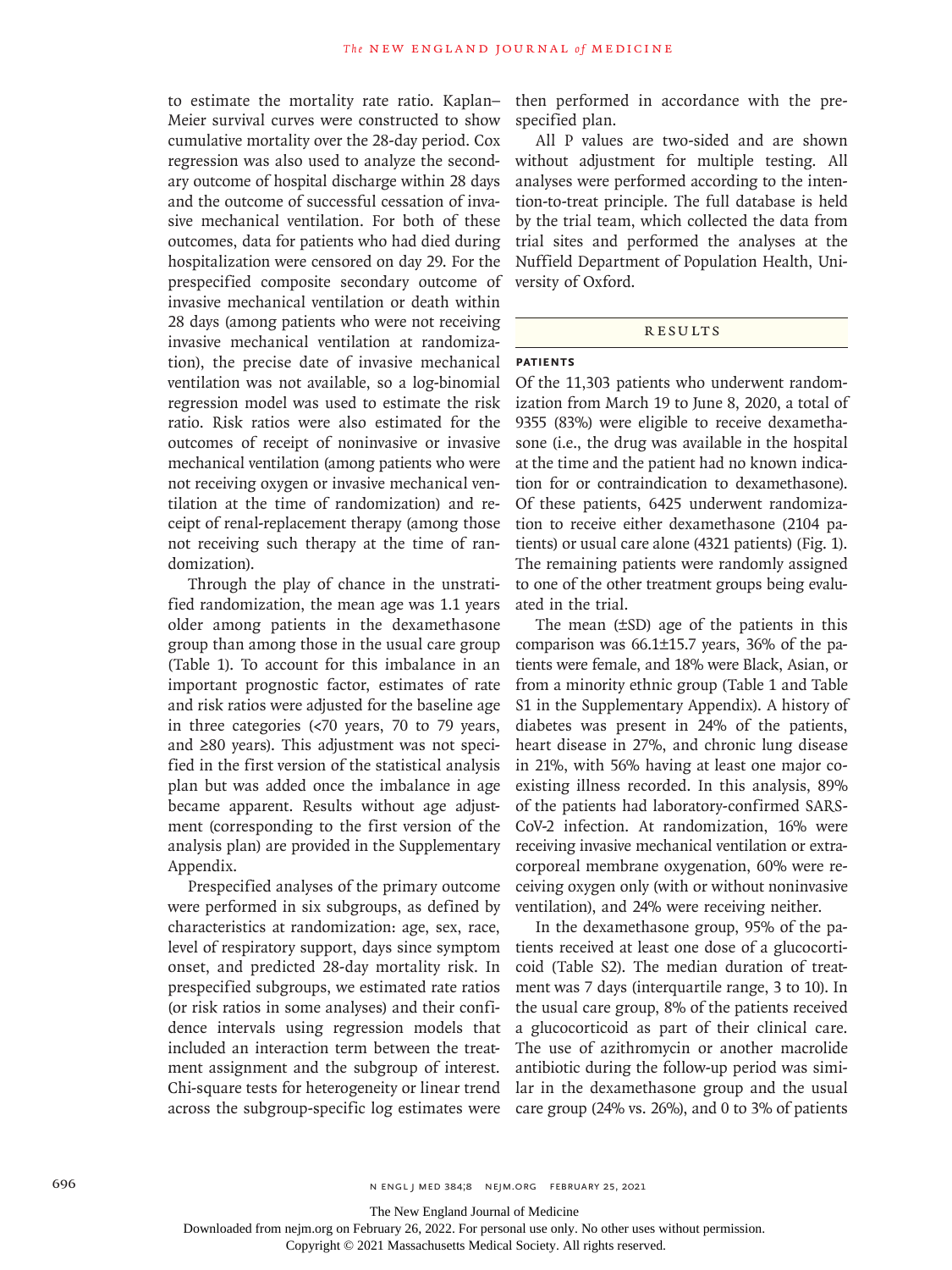| Table 1. Characteristics of the Patients at Baseline, According to Treatment Assignment and Level of Respiratory Support.* |                               |                            |                                                         |                                |                                                    |  |  |
|----------------------------------------------------------------------------------------------------------------------------|-------------------------------|----------------------------|---------------------------------------------------------|--------------------------------|----------------------------------------------------|--|--|
| Characteristic                                                                                                             | <b>Treatment Assignment</b>   |                            | <b>Respiratory Support Received</b><br>at Randomization |                                |                                                    |  |  |
|                                                                                                                            | Dexamethasone<br>$(N = 2104)$ | Usual Care<br>$(N = 4321)$ | No Receipt of<br>Oxygen<br>$(N = 1535)$                 | Oxygen<br>Only<br>$(N = 3883)$ | Invasive Mechanical<br>Ventilation<br>$(N = 1007)$ |  |  |
| Age <sup>+</sup>                                                                                                           |                               |                            |                                                         |                                |                                                    |  |  |
| $Mean - yr$                                                                                                                | $66.9 \pm 15.4$               | $65.8 \pm 15.8$            | $69.4 \pm 17.5$                                         | $66.7 \pm 15.3$                | $59.1 \pm 11.4$                                    |  |  |
| Distribution - no. (%)                                                                                                     |                               |                            |                                                         |                                |                                                    |  |  |
| $<$ 70 yr                                                                                                                  | 1141 (54)                     | 2505 (58)                  | 659 (43)                                                | 2149 (55)                      | 838 (83)                                           |  |  |
| 70 to 79 yr                                                                                                                | 469 (22)                      | 859 (20)                   | 338 (22)                                                | 837 (22)                       | 153(15)                                            |  |  |
| $\geq 80$ yr                                                                                                               | 494 (23)                      | 957 (22)                   | 538 (35)                                                | 897 (23)                       | 16(2)                                              |  |  |
| $Sex - no. (%)$                                                                                                            |                               |                            |                                                         |                                |                                                    |  |  |
| Male                                                                                                                       | 1338 (64)                     | 2749 (64)                  | 891 (58)                                                | 2462 (63)                      | 734 (73)                                           |  |  |
| Femalet                                                                                                                    | 766 (36)                      | 1572 (36)                  | 644 (42)                                                | 1421 (37)                      | 273 (27)                                           |  |  |
| Race or ethnic group - no. (%)                                                                                             |                               |                            |                                                         |                                |                                                    |  |  |
| White                                                                                                                      | 1550 (74)                     | 3139 (73)                  | 1221 (80)                                               | 2894 (75)                      | 574 (57)                                           |  |  |
| Black, Asian, or minority ethnic<br>group                                                                                  | 364 (17)                      | 783 (18)                   | 191 (12)                                                | 662 (17)                       | 294 (29)                                           |  |  |
| Unknown                                                                                                                    | 190(9)                        | 399(9)                     | 123(8)                                                  | 327(8)                         | 139(14)                                            |  |  |
| Median no. of days since symptom<br>onset (IQR)                                                                            | $8(5-13)$                     | $9(5-13)$                  | $6(3-10)$                                               | $9(5-12)$                      | $13(8-18)$                                         |  |  |
| Median no. of days since hospitaliza-<br>tion (IQR)                                                                        | $2(1-5)$                      | $2(1-5)$                   | $2(1-6)$                                                | $2(1-4)$                       | $5(3-9)$                                           |  |  |
| Respiratory support received<br>$-$ no. (%)                                                                                |                               |                            |                                                         |                                |                                                    |  |  |
| No oxygen                                                                                                                  | 501 (24)                      | 1034 (24)                  | 1535 (100)                                              | <b>NA</b>                      | <b>NA</b>                                          |  |  |
| Oxygen only                                                                                                                | 1279(61)                      | 2604 (60)                  | NA                                                      | 3883 (100)                     | <b>NA</b>                                          |  |  |
| Invasive mechanical ventilation                                                                                            | 324(15)                       | 683 (16)                   | <b>NA</b>                                               | <b>NA</b>                      | 1007 (100)                                         |  |  |
| Previous coexisting disease - no. (%)                                                                                      |                               |                            |                                                         |                                |                                                    |  |  |
| Any of the listed conditions                                                                                               | 1174 (56)                     | 2417 (56)                  | 911 (59)                                                | 2175 (56)                      | 505 (50)                                           |  |  |
| <b>Diabetes</b>                                                                                                            | 521 (25)                      | 1025 (24)                  | 342 (22)                                                | 950 (24)                       | 254 (25)                                           |  |  |
| Heart disease                                                                                                              | 586 (28)                      | 1171 (27)                  | 519 (34)                                                | 1074 (28)                      | 164(16)                                            |  |  |
| Chronic lung disease                                                                                                       | 415 (20)                      | 931 (22)                   | 351 (23)                                                | 883 (23)                       | 112(11)                                            |  |  |
| Tuberculosis                                                                                                               | $6 (-1)$                      | $19 (=1)$                  | 8(1)                                                    | $11 (=1)$                      | 6(1)                                               |  |  |
| HIV infection                                                                                                              | 12(1)                         | $20 (=1)$                  | $5 (-1)$                                                | 21(1)                          | 6(1)                                               |  |  |
| Severe liver disease                                                                                                       | 37(2)                         | 82(2)                      | 32(2)                                                   | 72(2)                          | 15(1)                                              |  |  |
| Severe kidney impairment**                                                                                                 | 166(8)                        | 358 (8)                    | 119(8)                                                  | 253(7)                         | 152 (15)                                           |  |  |
| SARS-CoV-2 test result - no. (%)                                                                                           |                               |                            |                                                         |                                |                                                    |  |  |
| Positive                                                                                                                   | 1865 (89)                     | 3879 (90)                  | 1340 (87)                                               | 3433 (88)                      | 971 (96)                                           |  |  |
| Negative                                                                                                                   | 225(11)                       | 425 (10)                   | 190 (12)                                                | 429 (11)                       | 31(3)                                              |  |  |
| Test result not yet known                                                                                                  | 14(1)                         | 17(1)                      | $5(-1)$                                                 | 21(1)                          | $5(-1)$                                            |  |  |

\* Plus–minus values are means ±SD. HIV denotes human immunodeficiency virus, IQR interquartile range, NA not applicable, and SARS-CoV-2 severe acute respiratory syndrome coronavirus 2.  $\dagger$  There was a significant (P=0.01) difference in the mean age between patients in the dexamethasone group and those in the usual care

group, but there were no significant differences between the groups in any other baseline characteristic.

‡ Among the women, 1 in the dexamethasone group and 3 in the usual care group were pregnant.

Race or ethnic group was recorded in the patient's electronic health record.

¶ Data regarding the number of days since symptom onset were missing for 4 patients in the dexamethasone group and 13 patients in the usual care group; these patients were excluded from estimates of the median number of days since onset.

Severe liver disease was defined as requiring ongoing specialist care.

 $*$  Severe kidney impairment was defined as an estimated glomerular filtration rate of less than 30 ml per minute per 1.73 m<sup>2</sup>.

The New England Journal of Medicine

Downloaded from nejm.org on February 26, 2022. For personal use only. No other uses without permission.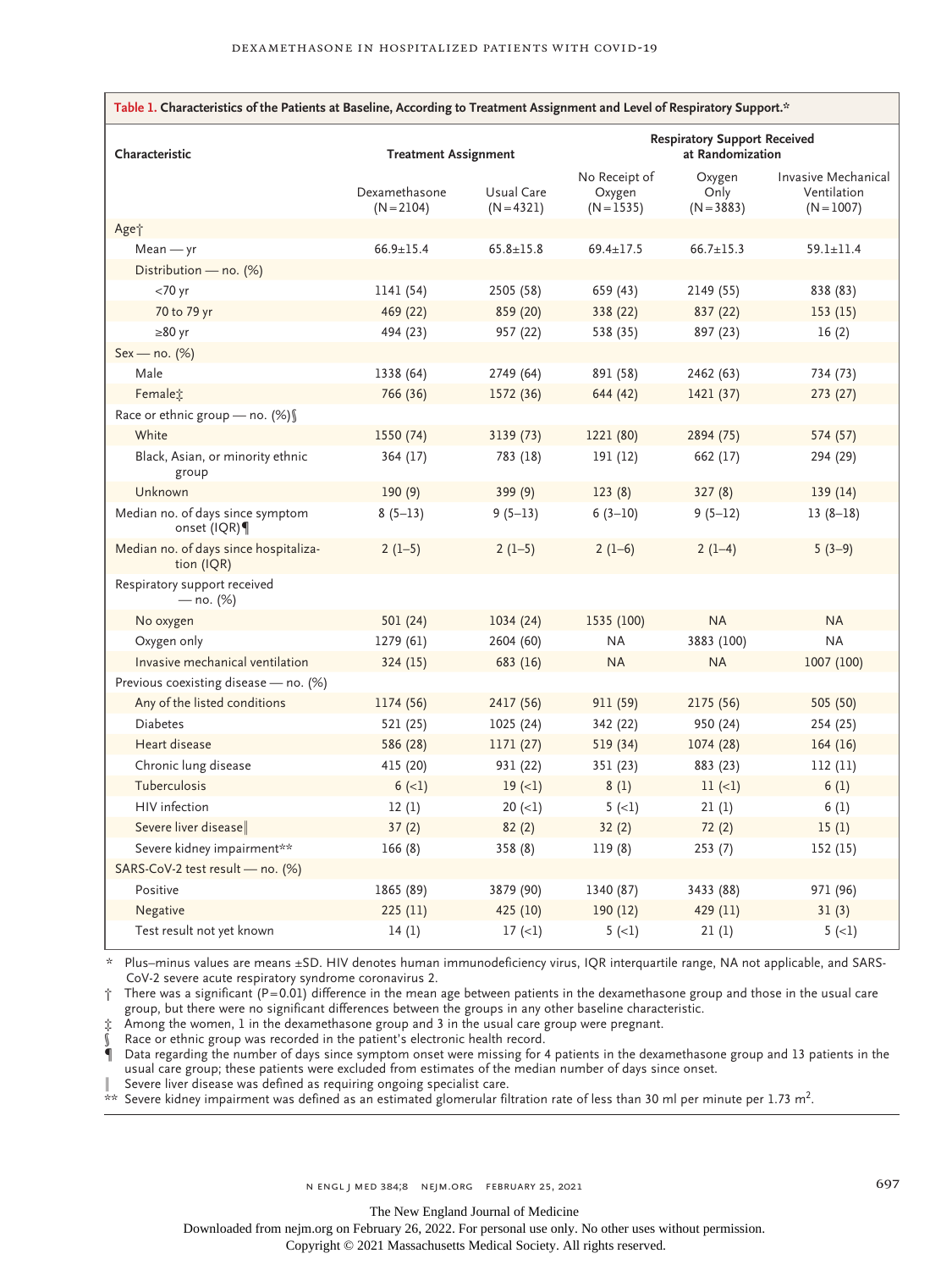#### **The NEW ENGLAND JOURNAL of MEDICINE**



ization to tocilizumab versus usual care in the RECOVERY trial included 95 of 2104 patients (4.5%) in the dexamethasone group and 276 of 4321 patients (6.4%) in the usual care group. In addition, 14 patients were randomly assigned to receive either convalescent plasma or usual care alone (5 [0.2%] in the dexamethasone group and 9 [0.2%] in the usual care group).

received hydroxychloroquine, lopinavir–ritonavir, or interleukin-6 antagonists during followup (Table S2). After remdesivir became available in the United Kingdom on May 26, 2020, the group, with deaths reported in 482 of 2104 padomization and 2 patients during the follow-up (25.7%), respectively (rate ratio, 0.83; 95% confiperiod (Table S2).

#### **Primary Outcome**

drug was administered to 3 patients before ran-tients (22.9%) and in 1110 of 4321 patients Mortality at 28 days was significantly lower in the dexamethasone group than in the usual care dence interval [CI], 0.75 to 0.93; P<0.001)

The New England Journal of Medicine

Downloaded from nejm.org on February 26, 2022. For personal use only. No other uses without permission.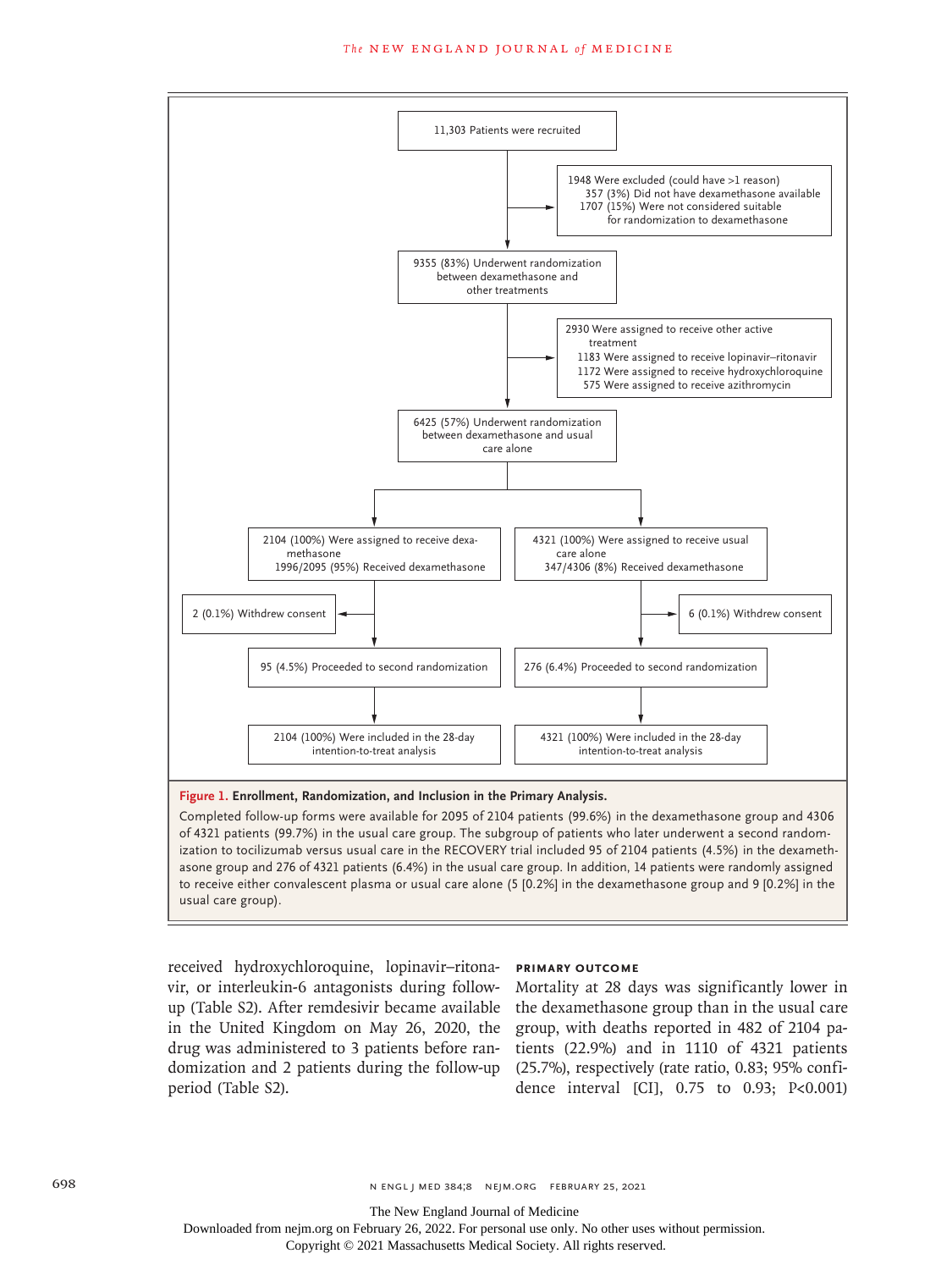

Shown are Kaplan–Meier survival curves for 28-day mortality among all the patients in the trial (primary outcome) (Panel A) and in three respiratory-support subgroups according to whether the patients were undergoing invasive mechanical ventilation (Panel B), receiving oxygen (with or without noninvasive ventilation) and without invasive mechanical ventilation (Panel C), or receiving no supplemental oxygen (Panel D) at the time of randomization. The Kaplan–Meier curves have not been adjusted for age. The rate ratios have been adjusted for the age of the patients in three categories (<70 years, 70 to 79 years, and ≥80 years). Estimates of the rate ratios and 95% confidence intervals in Panels B, C, and D were derived from a single age-adjusted regression model involving an interaction term

(Fig. 2A). In a prespecified analysis according to chi-square test for trend) (Fig. 3). In the dexathe level of respiratory support that the patients methasone group, the incidence of death was were receiving at randomization, there was a lower than that in the usual care group among trend showing the greatest absolute and pro-patients receiving invasive mechanical ventilaportional benefit among patients who were re-tion (29.3% vs. 41.4%; rate ratio, 0.64; 95% CI, ceiving invasive mechanical ventilation (11.6 by 0.51 to 0.81) and in those receiving oxygen with-

The New England Journal of Medicine

Downloaded from nejm.org on February 26, 2022. For personal use only. No other uses without permission.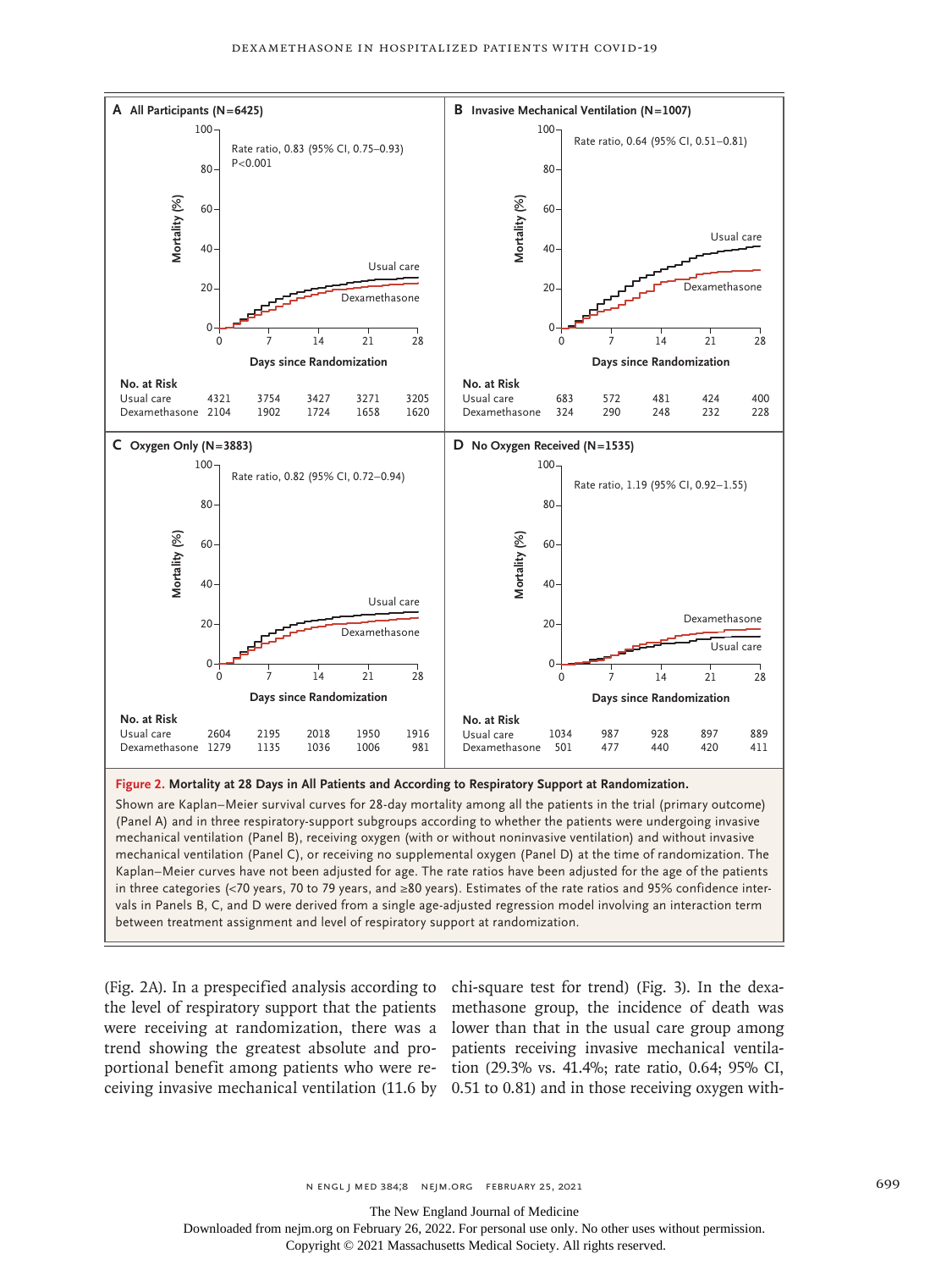

oxygen with or without noninvasive ventilation, or undergoing invasive mechanical ventilation at the time of randomization. Rate ratios are plotted as squares, with the size of each square proportional to the amount of statistical information that was available; the horizontal lines represent 95% confidence intervals.

out invasive mechanical ventilation (23.3% vs. 26.2%; rate ratio, 0.82; 95% CI, 0.72 to 0.94) (Fig. 2B and 2C). However, there was no clear effect of dexamethasone among patients who were not receiving any respiratory support at randomization (17.8% vs. 14.0%; rate ratio, 1.19; 95% CI, 0.92 to 1.55) (Fig. 2D). The results were similar in a post hoc exploratory analysis restricted to the 5744 patients (89.4%) with a positive SARS-CoV-2 test result. Likewise, sensitivity analyses without adjustment for age resulted in similar findings (Table S3).

Patients who were receiving invasive mechanical ventilation at randomization were on average 10 years younger than those not receiving any respiratory support and had a history of symptoms before randomization for an average of 7 days longer (Table 1 and Table S4). The ageadjusted absolute reductions in 28-day mortality associated with the use of dexamethasone were 12.3 percentage points (95% CI, 6.2 to 17.6) among the patients who were receiving invasive mechanical ventilation and 4.2 percentage points (95% CI, 1.4 to 6.7) among those receiving oxygen only.

Patients with a longer duration of symptoms (who were more likely to have been receiving invasive mechanical ventilation at randomization) had a greater mortality benefit in response to treatment with dexamethasone. The receipt of dexamethasone was associated with a reduction in 28-day mortality among those with symptoms for more than 7 days but not among those with

a more recent symptom onset (12.4 by chi-square test for trend) (Fig. S1).

#### **Secondary Outcomes**

Patients in the dexamethasone group had a shorter duration of hospitalization than those in the usual care group (median, 12 days vs. 13 days) and a greater probability of discharge alive within 28 days (rate ratio, 1.10; 95% CI, 1.03 to 1.17) (Table 2). The greatest effect regarding discharge within 28 days was seen among patients who were receiving invasive mechanical ventilation at randomization (11.7 by chi-square test for trend) (Fig. S2A and Fig. S3).

Among the patients who were not receiving invasive mechanical ventilation at randomization, the number of patients who progressed to the prespecified composite secondary outcome of invasive mechanical ventilation or death was lower in the dexamethasone group than in the usual care group (risk ratio, 0.93; 95% CI, 0.85 to 1.01) (Table 2). This effect was greater among the patients who were receiving oxygen at randomization (6.3 by chi-square test for trend) (Fig. S2B). Other prespecified analyses of the effects of dexamethasone on these secondary outcomes among different categories of patients are shown in Figures S4 and S5.

### **Other Prespecified Clinical Outcomes**

Among patients who were not receiving invasive mechanical ventilation at randomization, the risk of progression to invasive mechanical ventilation

700 n engl j med 384;8 nejm.org February 25, 2021

Downloaded from nejm.org on February 26, 2022. For personal use only. No other uses without permission.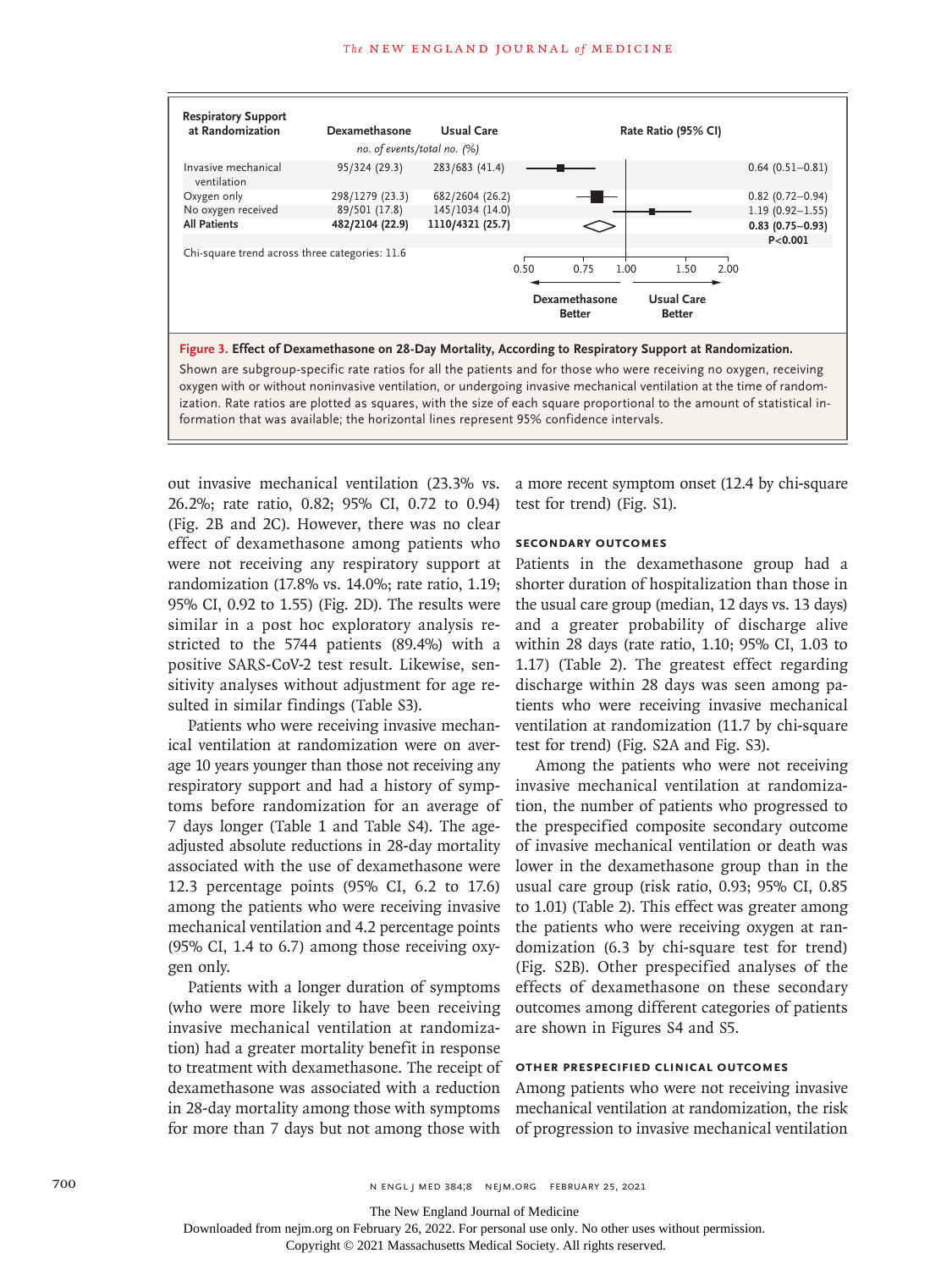| Table 2. Primary and Secondary Outcomes and Prespecified Subsidiary Clinical Outcomes. |                                  |                            |                                        |  |  |  |  |
|----------------------------------------------------------------------------------------|----------------------------------|----------------------------|----------------------------------------|--|--|--|--|
| Outcome                                                                                | Dexamethasone<br>$(N = 2104)$    | Usual Care<br>$(N = 4321)$ | <b>Rate or Risk Ratio</b><br>(95% CI)* |  |  |  |  |
|                                                                                        | no./total no. of patients $(\%)$ |                            |                                        |  |  |  |  |
| <b>Primary outcome</b>                                                                 |                                  |                            |                                        |  |  |  |  |
| Death at 28 days                                                                       | 482/2104 (22.9)                  | 1110/4321 (25.7)           | $0.83$ (0.75-0.93)                     |  |  |  |  |
| <b>Secondary outcomes</b>                                                              |                                  |                            |                                        |  |  |  |  |
| Discharged from hospital within 28 days                                                | 1416/2104 (67.3)                 | 2748/4321 (63.6)           | $1.10(1.03-1.17)$                      |  |  |  |  |
| Invasive mechanical ventilation or death†                                              | 462/1780 (26.0)                  | 1003/3638 (27.6)           | $0.93(0.85 - 1.01)$                    |  |  |  |  |
| Invasive mechanical ventilation                                                        | 110/1780 (6.2)                   | 298/3638 (8.2)             | $0.79(0.64 - 0.97)$                    |  |  |  |  |
| Death                                                                                  | 387/1780 (21.7)                  | 827/3638 (22.7)            | $0.93(0.84 - 1.03)$                    |  |  |  |  |
| Subsidiary clinical outcomes                                                           |                                  |                            |                                        |  |  |  |  |
| Use of ventilation;                                                                    | 25/501(5.0)                      | 65/1034(6.3)               | $0.84(0.54 - 1.32)$                    |  |  |  |  |
| Noninvasive ventilation                                                                | 20/501 (4.0)                     | 57/1034 (5.5)              | $0.77(0.47-1.26)$                      |  |  |  |  |
| Invasive mechanical ventilation                                                        | 9/501(1.8)                       | 19/1034(1.8)               | $1.07(0.49 - 2.34)$                    |  |  |  |  |
| Successful cessation of invasive mechanical ven-<br>tilation                           | 160/324 (49.4)                   | 268/683 (39.2)             | $1.47(1.20-1.78)$                      |  |  |  |  |
| Renal-replacement therapy¶                                                             | 89/2034 (4.4)                    | 314/4194 (7.5)             | $0.61(0.48 - 0.76)$                    |  |  |  |  |

\* Rate ratios have been adjusted for age with respect to the outcomes of 28-day mortality, hospital discharge, and successful cessation of invasive mechanical ventilation. Risk ratios have been adjusted for age with respect to the outcomes of invasive mechanical ventilation or death (and its subcomponents), use of ventilation, and renal-replacement therapy.

† Excluded from this category are patients who were receiving invasive mechanical ventilation at randomization.

‡ Excluded from this category are patients who were receiving oxygen (since some patients in this category were receiving noninvasive ventilation) or invasive mechanical ventilation at randomization.

Excluded from this category are patients who were not receiving invasive mechanical ventilation at randomization.

 $\P$  Excluded from this category are patients who were receiving renal-replacement therapy at randomization.

was lower in the dexamethasone group than in the usual care group (risk ratio, 0.79; 95% CI, 0.64 to 0.97) (Table 2). Among those who were receiving invasive mechanical ventilation at randomization, successful cessation of invasive mechanical ventilation was more likely in the dexamethasone group than in the usual care group (rate ratio, 1.47; 95% CI, 1.20 to 1.78) (Table 2 and Fig. S6). Among the patients who were not receiving renal-replacement therapy (renal dialysis or hemofiltration) at randomization, the number of patients who received this treatment within 28 days was lower in the dexamethasone group than in the usual care group (risk ratio, 0.61; 95% CI, 0.48 to 0.76) (Table 2).

Most deaths were due to Covid-19, and such deaths were less frequent in the dexamethasone group than in the usual care group (Table S5). The incidence of death from other causes was similar in the dexamethasone group and the usual care group. In the subgroup of patients with available data, the incidence of new cardiac arrhythmia was similar in the dexamethasone group and the usual care group (Table S6). There were four reports of a serious adverse reaction that was deemed by the investigators to be related to dexamethasone: two of hyperglycemia, one of gastrointestinal hemorrhage, and one of psychosis (all recognized adverse effects of glucocorticoids).

#### Discussion

Our results show that among hospitalized patients with Covid-19, the use of dexamethasone for up to 10 days resulted in lower 28-day mortality than usual care in patients who were receiving invasive mechanical ventilation at randomization (by 12.3 age-adjusted percentage points, a proportional reduction of approximately one third) and those who were receiving oxygen without invasive mechanical ventilation (by 4.2 age-adjusted percentage points, a proportional reduction of approximately one fifth). However,

The New England Journal of Medicine

Downloaded from nejm.org on February 26, 2022. For personal use only. No other uses without permission.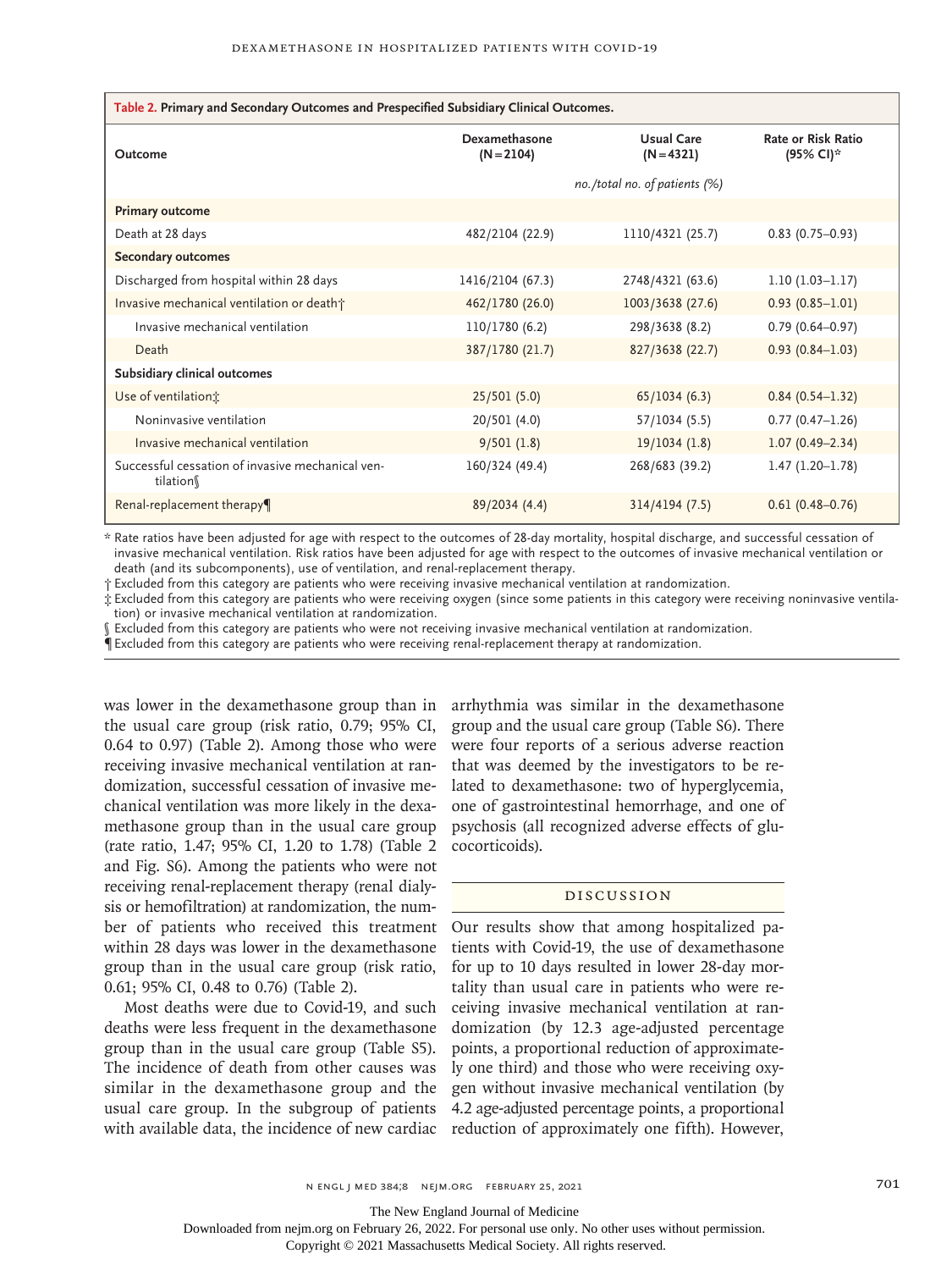there was no evidence that dexamethasone provided any benefit among patients who were not receiving respiratory support at randomization, and the results were consistent with possible harm in this subgroup. The benefit was also clear in patients who were being treated more than 7 days after symptom onset, when inflammatory lung damage is likely to have been more common. A subsequent meta-analysis of seven trials of glucocorticoids for critically ill patients with Covid-19, including RECOVERY, has confirmed the findings of our trial.<sup>22</sup> Our results also show that among the patients who were receiving oxygen, the use of dexamethasone was associated with a lower risk of invasive mechanical ventilation or, for those already receiving invasive mechanical ventilation, a greater chance of successful cessation. In both these groups, the use of dexamethasone increased the chance of being discharged from the hospital alive within 28 days.

The RECOVERY trial was designed to provide a rapid and robust assessment of the effect of readily available potential treatments for Covid-19 on 28-day mortality. Approximately 10% of all hospitalized patients with Covid-19 in the United Kingdom were enrolled in the trial, and mortality in the usual care group was consistent with the overall case fatality rate for hospitalized patients with Covid-19 in the United Kingdom at the time that the dexamethasone comparison was active.7 Only essential data were collected at hospital sites, with additional information (including longer-term mortality) ascertained through linkage with routine data sources. We did not collect information on physiologic, laboratory, or virologic measures. The protocol combines the methods that were used in large, simple trials of treatments for acute myocardial infarction in the 1980s with the opportunities provided by digital health care in the 2020s.<sup>23-25</sup> The trial has progressed rapidly, as is essential for studies during epidemics.<sup>26</sup> The preliminary results for dexamethasone were announced on June 16, 2020, less than 100 days after the protocol was first drafted, and were adopted into U.K. practice later the same day.<sup>27</sup>

Glucocorticoids have been widely used in syndromes closely related to Covid-19, including SARS, Middle East respiratory syndrome (MERS), severe influenza, and community-acquired pneumonia. However, the evidence to support or discourage the use of glucocorticoids under these conditions has been weak owing to the lack of data from sufficiently powered randomized, controlled trials.<sup>28-31</sup> In addition, the evidence base has suffered from heterogeneity in glucocorticoid doses, medical conditions, and disease severity. It is likely that the beneficial effect of glucocorticoids in severe viral respiratory infections is dependent on the selection of the right dose, at the right time, in the right patient. High doses may be more harmful than helpful, as may such treatment given at a time when control of viral replication is paramount and inflammation is minimal. Slower clearance of viral RNA has been observed in patients with SARS, MERS, and influenza who were treated with systemic glucocorticoids, but the clinical significance of these findings is unknown.<sup>29,32,33</sup> Unlike with SARS, in which viral replication peaks in the second week of illness,<sup>34</sup> viral shedding in SARS-CoV-2 appears to be higher early in the illness and declines thereafter.<sup>35-38</sup> The greater mortality benefit of dexamethasone in patients with Covid-19 who are receiving respiratory support and among those recruited after the first week of their illness suggests that at that stage the disease may be dominated by immunopathological elements, with active viral replication playing a secondary role. This hypothesis would caution against extrapolation of the effect of dexamethasone in patients with Covid-19 to patients with other viral respiratory diseases with a different natural history.

The RECOVERY trial provides evidence that treatment with dexamethasone at a dose of 6 mg once daily for up to 10 days reduces 28-day mortality in patients with Covid-19 who are receiving respiratory support. We found no benefit (and the possibility of harm) among patients who did not require oxygen. Before the completion of the trial, many Covid-19 treatment guidelines stated that the use of glucocorticoids was either contraindicated or not recommended.<sup>18</sup> Dexamethasone is on the list of essential medicines of the World Health Organization and is readily available worldwide at low cost. Guidelines issued by the U.K. chief medical officers, the European Medicines Agency, the World Health Organization, and the National Institutes of Health in the United States have been updated to recommend

702 n engl j med 384;8 nejm.org February 25, 2021

The New England Journal of Medicine

Downloaded from nejm.org on February 26, 2022. For personal use only. No other uses without permission.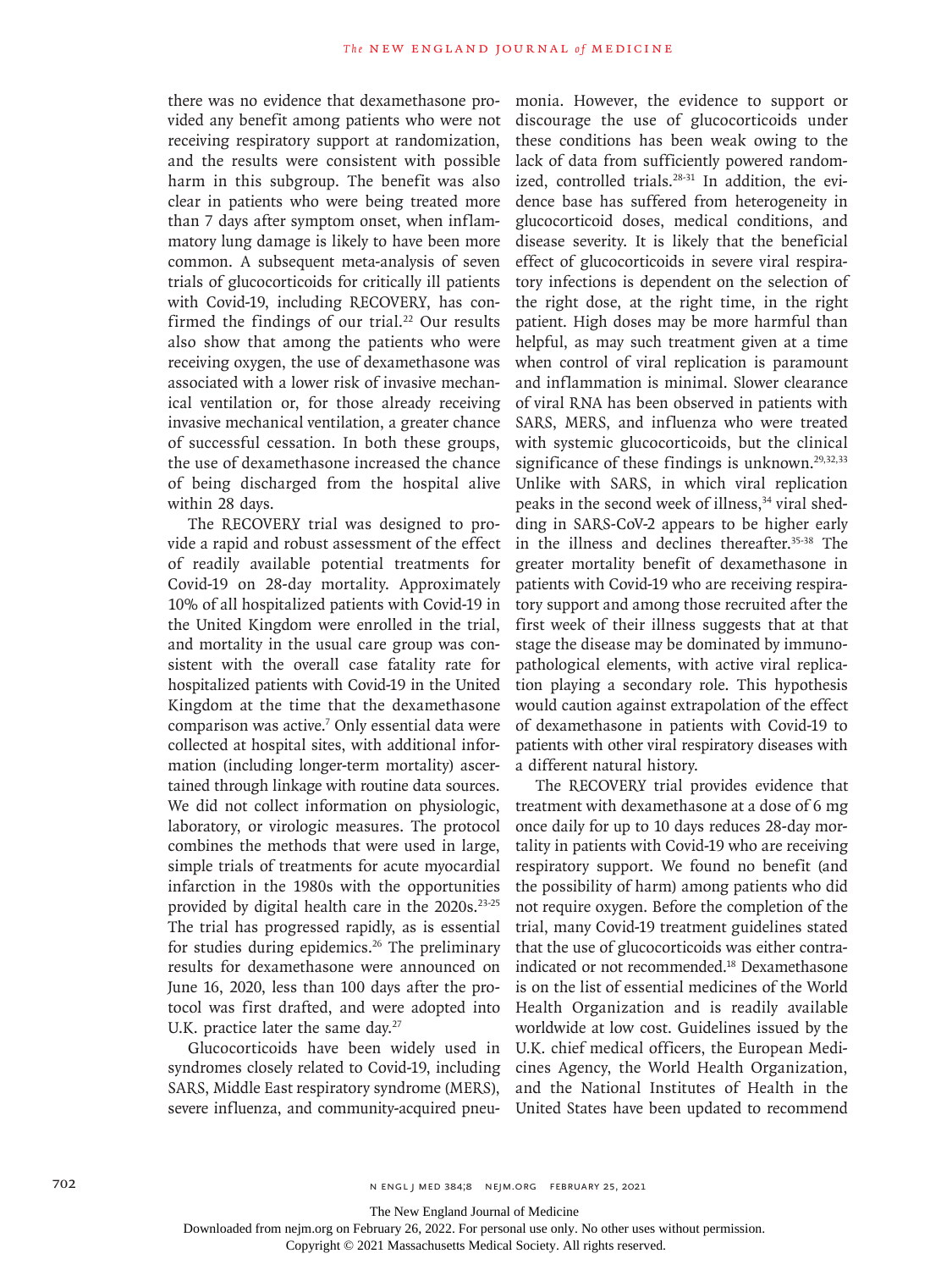the use of glucocorticoids in patients hospitalized with Covid-19 requiring oxygen with or without ventilatory support.<sup>27,39,40</sup>

The views expressed in this article are those of the authors and do not necessarily reflect those of the National Health Service, the National Institute for Health Research, the Medical Research Council of United Kingdom Research and Innovation, or the Department of Health and Social Care.

Supported by a grant (MC\_PC\_19056) to the University of Oxford from the Medical Research Council of United Kingdom Research and Innovation and the National Institute for Health Research (NIHR); and by core funding provided by NIHR Oxford Biomedical Research Centre, Wellcome, the Bill and Melinda Gates Foundation, the Department for International Development, Health Data Research UK, the Medical Research Council Population Health Research Unit, the NIHR Health Protection Unit in Emerging and Zoonotic Infections, and NIHR Clinical Trials Unit Support Funding. Dr. Lim is supported by core funding provided by NIHR Nottingham Biomedical Research Centre, Dr. Felton by the NIHR Manchester Biomedical Research Centre, and Dr. Jaki by a grant (MC\_UU\_0002/14) from the UK Medical Research Council and by an NIHR Senior Research Fellowship (NIHR-SRF-2015-08-001). Tocilizumab was provided free of charge for this study by Roche. AbbVie contributed some supplies of lopinavir–ritonavir for use in the trial. Regeneron contributed supplies of REGN-COV2 for use in the clinical trial. Other medications, including dexamethasone, that were used in the trial were supplied by the National Health Service (NHS).

Dr. Lim reports receiving grant support from Pfizer; Dr. Emberson, receiving grant support from Boehringer Ingelheim; Dr. Mafham, receiving grant support and provision of materials from the Medicines Company/Novartis; Dr. Staplin, receiving grant support from Boehringer Ingelheim; Dr. Faust, receiving grant support, lecture fees, and advisory board fees, all paid to his institution, from Pfizer, advisory board fees, paid to his institution, from AstraZeneca, Seqirus, Sandoz, and MedImmune, grant support and advisory board fees, all paid to his institution, from Sanofi and Merck, and grant support, paid to his institution, from GSK and Johnson & Johnson; Dr. Haynes, receiving grant support from the Medicines Company and Boehringer Ingelheim; Dr. Landray, receiving grant support from Novartis, Boehringer Ingelheim, and Merck Sharp & Dohme. No other potential conflict of interest relevant to this article was reported.

Disclosure forms provided by the authors are available with the full text of this article at NEJM.org.

A data sharing statement provided by the authors is available with the full text of this article at NEJM.org.

We thank the thousands of patients who participated in this trial; the doctors, nurses, pharmacists, other allied health professionals, and research administrators at 176 NHS hospital organizations across the United Kingdom, supported by staff at the NIHR Clinical Research Network, NHS DigiTrials, Public Health England, Department of Health and Social Care, the Intensive Care National Audit and Research Centre, Public Health Scotland, National Records Service of Scotland, the Secure Anonymised Information Linkage (SAIL) at University of Swansea, and the NHS in England, Scotland, Wales, and Northern Ireland; and the members of the independent data monitoring committee: Peter Sandercock, Janet Darbyshire, David DeMets, Robert Fowler, David Lalloo, Ian Roberts, and Janet Wittes.

#### **Appendix**

The affiliations of the members of the writing committee are as follows: the Nuffield Department of Medicine (P.H.), Nuffield Department of Population Health (J.R.E., M.M., J.L.B., L.L., N.S., E.J., R.H., M.J.L.), and MRC Population Health Research Unit (J.R.E., N.S., R.H., M.J.L.), University of Oxford, the Oxford University Hospitals NHS Foundation Trust (K.J.), and National Institute for Health Research (NIHR) Oxford Biomedical Research Centre (M.J.L.), Oxford, the Respiratory Medicine Department, Nottingham University Hospitals NHS Trust (W.S.L.), and the School of Medicine, University of Nottingham (A.M.), Nottingham, the Institute for Lung Health, Leicester NIHR Biomedical Research Centre, University of Leicester, Leicester (C.B.), the Regional Infectious Diseases Unit, North Manchester General Hospital and University of Manchester (A.U.), and the University of Manchester and Manchester University NHS Foundation Trust (T.F.), Manchester, the Research and Development Department, Northampton General Hospital, Northampton (E.E.), the Department of Respiratory Medicine, North Tees and Hartlepool NHS Foundation Trust, Stockton-on-Tees (B.P.), University Hospitals Birmingham NHS Foundation Trust and Institute of Microbiology and Infection, University of Birmingham, Birmingham (C.G.), the Centre for Clinical Infection, James Cook University Hospital, Middlesbrough (D.C.), the North West Anglia NHS Foundation Trust, Peterborough (K. Rege), the Department of Research and Development, Cardiff and Vale University Health Board, Cardiff (C.F.), the School of Life Course Sciences, King's College London (L.C.C.), and the Intensive Care National Audit and Research Centre (K. Rowan), London, the NIHR Southampton Clinical Research Facility and Biomedical Research Centre, University Hospital Southampton NHS Foundation Trust and University of Southampton, Southampton (S.N.F.), the Department of Mathematics and Statistics, Lancaster University, Lancaster (T.J.), the MRC Biostatistics Unit, University of Cambridge, Cambridge (T.J.), and Roslin Institute, University of Edinburgh, Edinburgh (J.K.B.) — all in the United Kingdom.

#### **References**

- **1.** Zhu N, Zhang D, Wang W, et al. A novel coronavirus from patients with pneumonia in China, 2019. N Engl J Med 2020;382:727-33.
- **2.** Verity R, Okell LC, Dorigatti I, et al. Estimates of the severity of coronavirus disease 2019: a model-based analysis. Lancet Infect Dis 2020;20:669-77.

**3.** Zhou F, Yu T, Du R, et al. Clinical course and risk factors for mortality of adult inpatients with COVID-19 in Wuhan, China: a retrospective cohort study. Lancet 2020;395:1054-62.

**4.** Chen N, Zhou M, Dong X, et al. Epidemiological and clinical characteristics of 99 cases of 2019 novel coronavirus pneumonia in Wuhan, China: a descriptive study. Lancet 2020;395:507-13.

**5.** Cao J, Tu W-J, Cheng W, et al. Clinical features and short-term outcomes of 102 patients with corona virus disease 2019 in Wuhan, China. Clin Infect Dis 2020;71: 748-55.

**6.** Ruan Q, Yang K, Wang W, Jiang L, Song J. Clinical predictors of mortality due to COVID-19 based on an analysis of

data of 150 patients from Wuhan, China. Intensive Care Med 2020;46:846-8.

**7.** Docherty AB, Harrison EM, Green CA, et al. Features of 20133 UK patients in hospital with covid-19 using the ISARIC WHO Clinical Characterisation Protocol: prospective observational cohort study. BMJ 2020;369:m1985.

**8.** Beigel JH, Tomashek KM, Dodd LE, et al. Remdesivir for the treatment of Covid-19 — final report. N Engl J Med 2020;383:1813-26.

**9.** Carsana L, Sonzogni A, Nasr A, et al.

n engl j med 384;8 nejm.org February 25, 2021 703

The New England Journal of Medicine

Downloaded from nejm.org on February 26, 2022. For personal use only. No other uses without permission.